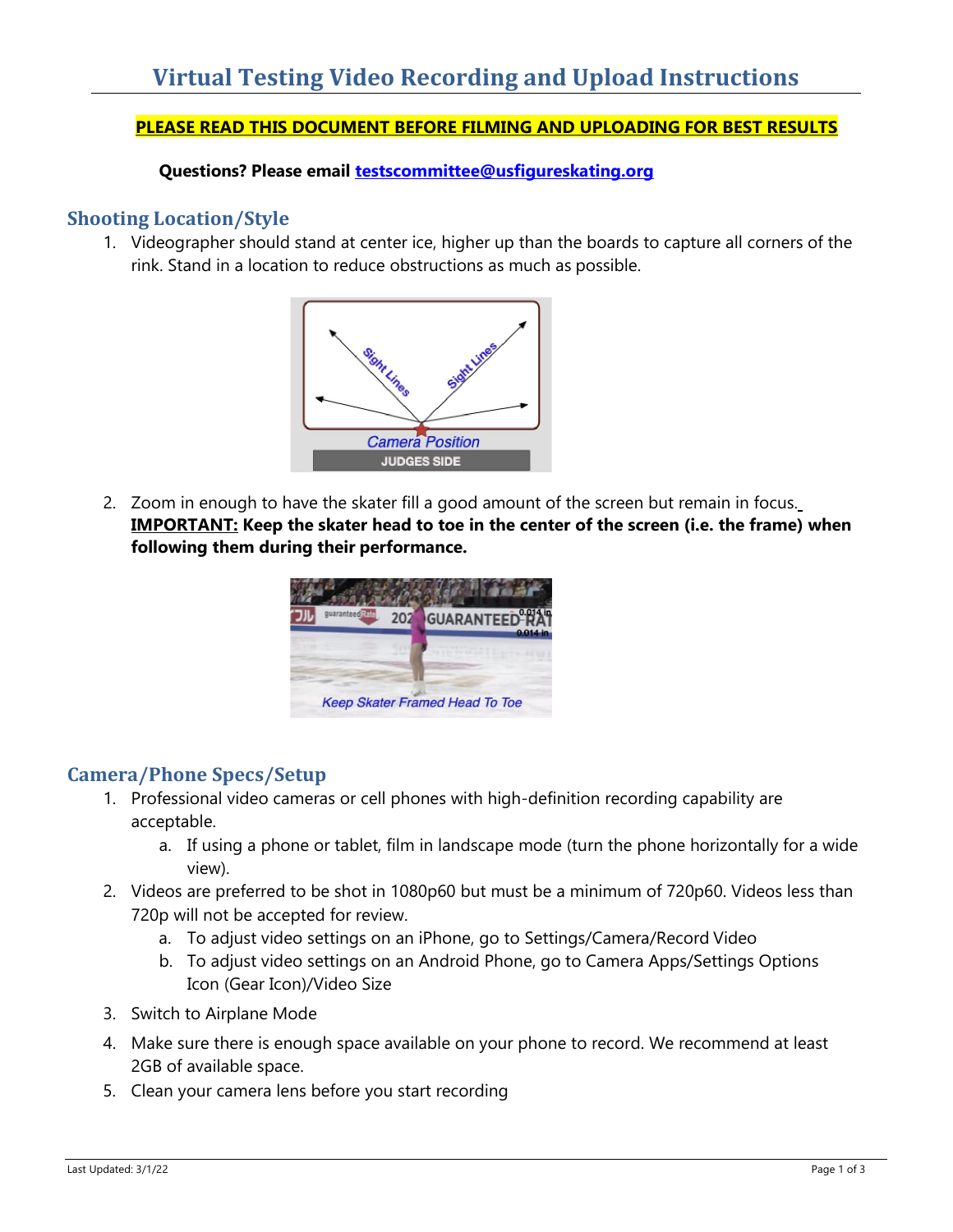## **Recording Instructions**

- 1. If available, mount your phone on a tripod or steady mount. If handheld, the videographer should follow the athlete as smoothly as possible.
- 2. Include a time stamp at the beginning of the final video. Hold up a phone in front of the camera that shows the date and time.
- 3. Announce the skater and test being performed or hold up a copy of the test paper prior to the start of the test.
- 4. Record a test video, preferably a full run thru of the performance to get comfortable with the flow of the program. Watch it back and see how the recording looks and make adjustments accordingly for the final video.
- 5. Do your best to make sure the music is loud enough for the officials to hear when they replay the videos during the judging process. We recommend you turn up the music when you record the program being skated on the ice. Moves in the field tests should not have any music playing during the test.
- 6. **IMPORTANT:** Keep frame clear of other skaters and make sure there is no other background music or noise (Ex. other coaches speaking to students at boards). There may not be more than eight other skaters on the ice during a skater's test.

### **Video Upload Instructions**

**Deadline:** We encourage you to complete your video and upload as soon as possible after you register. This gives more time to re-submit should your video be rejected for any reason.

> **REMINDER:** Videos may only be uploaded one time and must be uploaded no later than **the published deadline**.

**File Name**: All files **MUST** be renamed to reflect the skater/team name, level and discipline. Each video should be titled with Skater First and Last Name, Level Event.

| <b>Example</b>                                           | Label (should match registration signup)                                                                                               |
|----------------------------------------------------------|----------------------------------------------------------------------------------------------------------------------------------------|
| Solo Pattern Dance                                       | Suzy Skater_Silver Solo Dance_Tango                                                                                                    |
| Solo Pattern Dance - Adult                               | Suzy Skater_Silver Solo Dance_Tango_Adult21<br>Suzy Skater_Silver Solo Dance_Tango_Adult50                                             |
| Partnered Pattern Dance -<br>Standard                    | Suzy Skater_Silver Partnered Dance_Tango                                                                                               |
| Partnered Pattern Dance - Adult                          | Suzy Skater_Silver Partnered Dance_Tango_Adult21<br>Suzy Skater_Silver Partnered Dance_Tango_Adult50                                   |
| Partnered Pattern Dance -<br>Standard (Pandemic Partner) | Suzy Skater_Silver Partnered Dance_Tango_PANDEMIC PARTNER                                                                              |
| Partnered Pattern Dance - Adult<br>(Pandemic Partner)    | Suzy Skater_Silver Partnered Dance_Tango_Adult21_PANDEMIC PARTNER<br>Suzy Skater_Silver Partnered Dance_Tango_Adult50_PANDEMIC PARTNER |